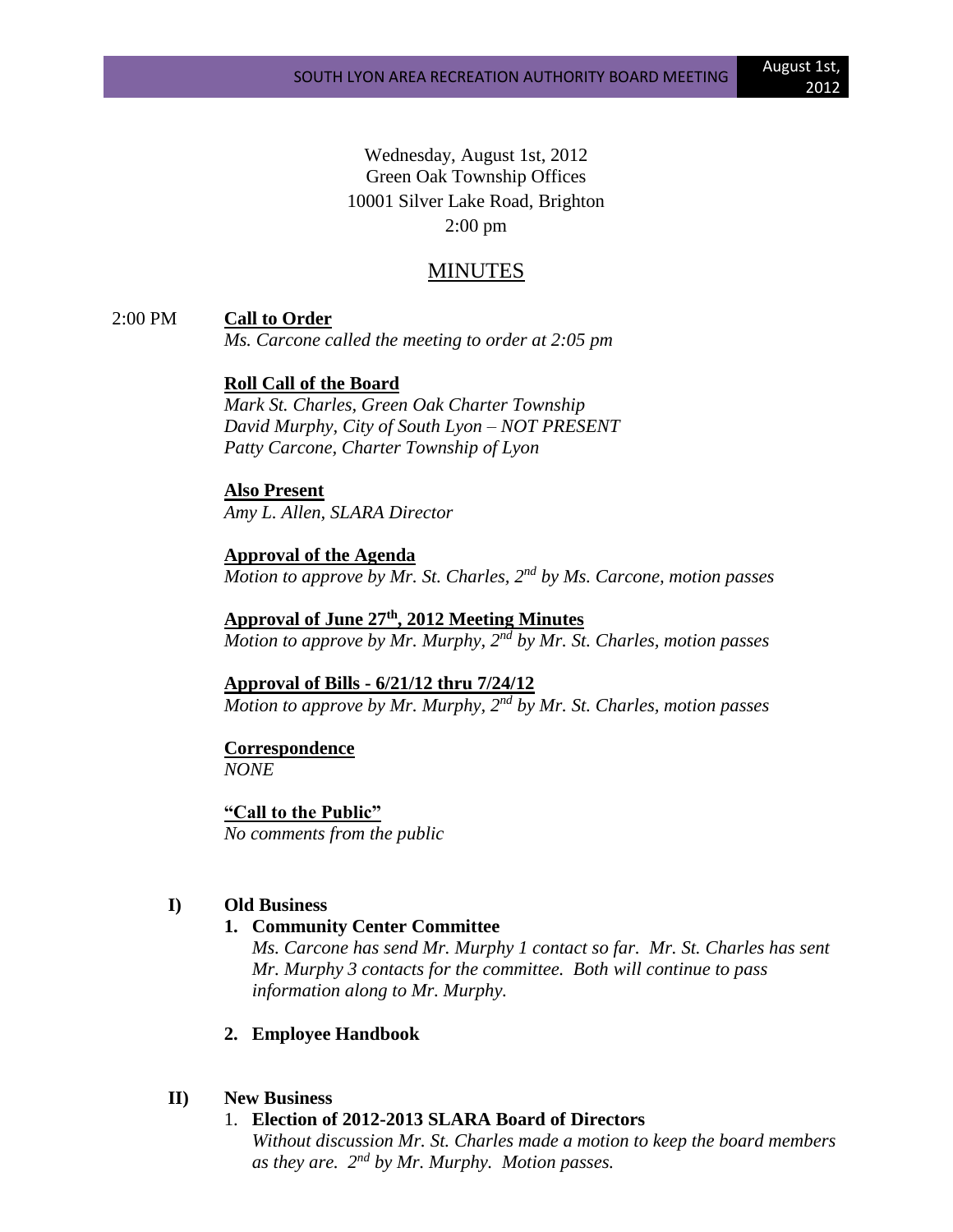*Board Members are as follows: Patty Carcone – Chair & Treasurer David Murphy – Secretary Mark St. Charles – Board Member*

#### 2. **Community Contribution Invoices & Year End Reports**

*Amy presented the board with invoices for community contributions for the 2012-2013 fiscal year. Also submitted was a participant and registration report showing a comparison for Fall 2011-Summer 2012. Numbers increased for the first time since 2004!*

*Patty wanted to remind Amy that the Lyon Township fiscal year differs from South Lyon and Green Oak. Amy will re-submit the invoice again to Lyon Township on January 1st .*

### 3. **Comp Time Policy**

*The board recommends that we not let employees take any comp time from here on out until we are able to add this to our official policies one we update the employee manual.*

# 4. **SLARA Office Updates**

*Junior Pistons Program – Jan and I met with the Detroit Pistons a few weeks ago. They are offering a new program called "Junior Pistons". We utilize their name for the program and pay a fee per participant. In exchange we get a free t-shirt for each participant, a free game ticket, the Pistons coaching staff will offer a coaches clinic and a player clinic sometime during the season and a certificate for all players. There is also a chance for players to come to a game ahead of time and get a chance to play on the actual court! This will go into the fall brochure for our winter leagues.*

*RECFest Wrap – We had a great turn out! Moving to McHattie made a huge difference. We had a steady stream of people all day. Estimate between 500- 700 people came out. We estimate we made about \$1,000 on RECFest. We are in talks with the chamber to hold next year's on the 3rd Saturday of July and join up with promotions and sponsorship recruiting with the Chambers Blues, Brews and Brats. This will enable us to advertise to a larger audience and increase our sponsorship dollars.*

*Ultimate Frisbee League – we had been contacted by an individual that plays Ultimate Frisbee in Ann Arbor but lives up here around South Lyon. He would like to start up a league. We are in talks to run a winter clinic and if the response is good, we may look into doing a Spring League.*

*Senior Softball – Jan has been approached by someone from Northville about joining into a Senior Softball League. This league currently has Novi, Howell and Northville teams. We are planning to talk to Jamie to see about advertising at the Center if we move forward with this program. The league would run May thru August.*